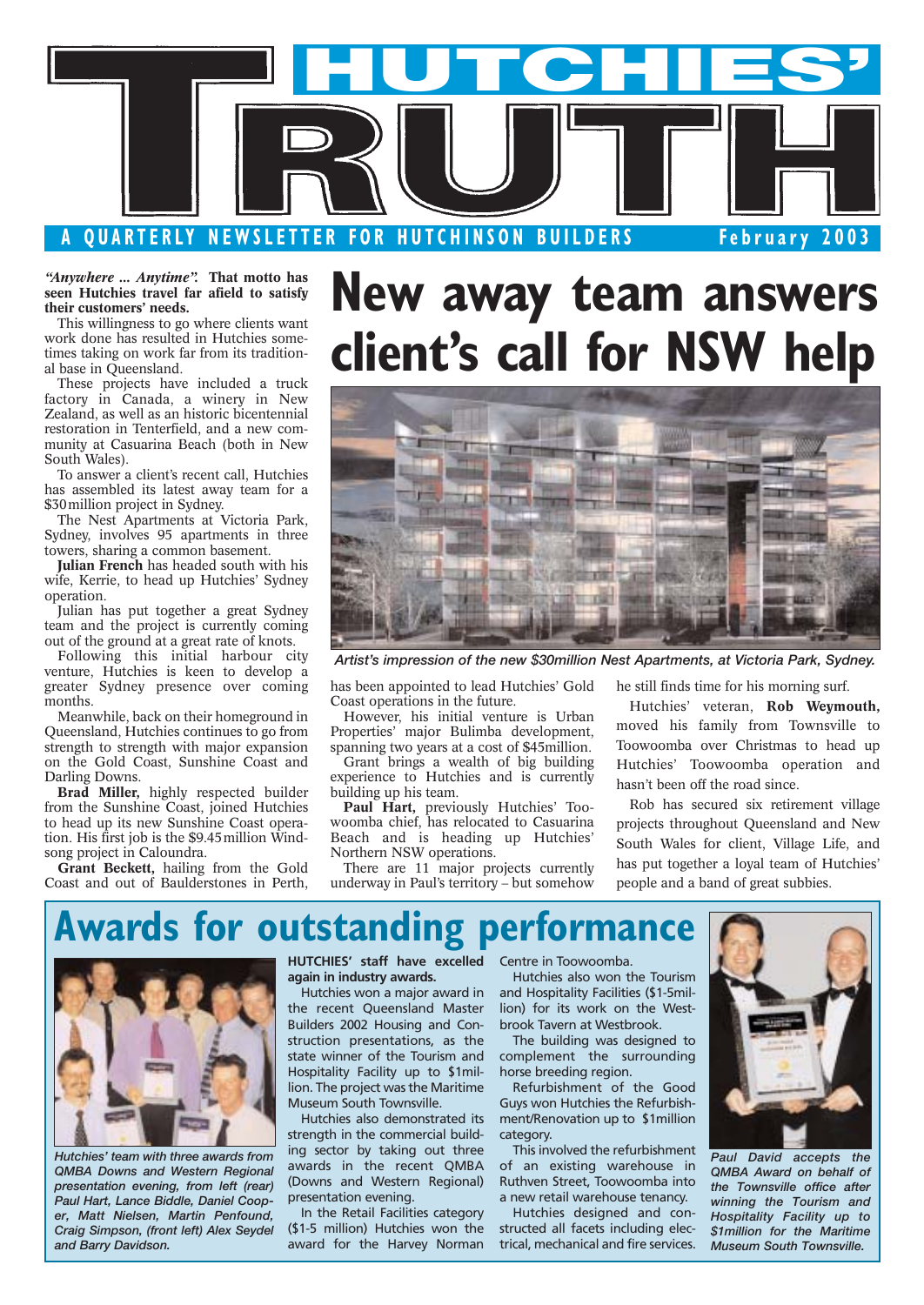## **Best winery the world's ever seen**



*Craggy Range Winery and Vineyards ... best new millennium thinking.*

"WE'VE just built the best winery the world's ever seen!"

That's a big claim – but Hutchies can make it, with the successful opening of Craggy Range Winery, at Hawkes Bay, New Zealand.

Craggy Range has a dedication to style and excellence and when Hutchies was chosen as Project Manager, after an exhaustive selection process, they were prepared to take the most detailed and definitive brief they had ever received.

Hutchies' instruction was that no effort was to be spared to produce the highest quality outcome obtainable within the budget.

Hutchies studied wine making installations around the world and sought the finest materials, technology and design solutions.

The client's brief demanded that Craggy Range had to include the most advanced technology, best worldwide winery practice, highest level process engineering and incorporate the best new millennium thinking.

It also had to be beautiful, environmentally responsible, steeped in history, atmosphere and image. It had to be a happy and productive place that would honour the ancient art of wine making.

The Master Plan included a winemaking complex to house all stages of the wine making process and a business village, which would cleverly combine modern business practices with a homely "country village" feel.

The complex includes an administration centre, barrel halls, underground cellar, viewing hall, assembly area, retail section, accommodation, restaurant and spectacular surrounds, with a man-made lake.

Working with multi-skilled specialist teams of consultants from Australia and New Zealand, Hutchies brought together all components of this master planned

two-site project for a successful completion on time, on budget and to the expectations of the client.

Terry Peabody, vigneron and proprietor of Craggy Range Winery and Vineyards, said his family had a dream to create great wine and in the process build one of the world's most inspirational wineries.

He said the quest was for Craggy Range to become one of New Zealand's most outstanding wine and food landmarks.

"Over the past four years my family, together with our partner Steve Smith MW and the winery team, have worked with designers and technical advisors to create a new winery of which I am immensely proud," Mr Peabody said.

To sing Craggy Range's praises, the official opening included Dame Kiri Te Kanawa, Tim Finn, international tenor Patrick Power, Auckland Philharmonia and Sir Edmund Hilliary in a spectacular night of wine, food and song.

## **Apology**

WHEN the last *'Truth'* was distributed, we received a complaint that it was "unprofessional".

The person asked that his organisation be removed from the mailing list.

I felt I should apologise to anyone who was offended, and explain the culture behind the *'Truth'*.

It was originally an internal newsletter, to inform Hutchinson's people what was happening on projects and socially. To make it readable, we leaned towards the more humorous happenings.

We felt that we also should have a newsletter to inform our clients of what is going on.

However, we noted that newsletters we

### **FROM THE CHAIRMAN**

#### HUTCHIES had a won-

derful year in 2002 and *Scott Hutchinson* we're geared for another big one in 2003.

One of the things that has occurred over the past couple of years, about which I am really pleased, is the number of quality people seeking to join Hutchies.

I believe it is because now we have such a great capacity to handle jobs of all sizes, whether they are \$50,000 minor works projects or major highrise developments.

We have concentrated on retaining our "bread and butter", up to \$10 million market share, while expanding into the big end of town – through a combination of a very strong balance sheet and the integration of numerous high quality people, including estimators, cost planners, contract administrators and construction people into our existing team.

We have been able to bring senior people from the larger corporate sector into the Hutchies' family business culture and the results are great.

I am sure our clients are seeing this in the field.

Hutchies' focus for this year is to do what we have on our books – and do it well.

To achieve this, we are totally reliant upon our 250 company members together with our loyal subbies and consultants.

*– Scott Hutchinson, Chairman*

received from other companies were seldom, if ever, read.

We thought that by sending our internal newsletter externally, it would give an insight into Hutchies' culture and possibly be interesting enough not to head straight for the many waste paper baskets.

We wanted it to be fun and a little raunchy, similar to the old 'Brisbane Truth'.

It was no good giving staff or others a professional newsletter and not have it read.

We assure you, we do all we can to be professional in the workplace and always look for ways to improve.

Your feedback, good or bad, on the *'Truth'* would be welcomed, as we have taken this complaint seriously.

– *Jack Hutchinson*

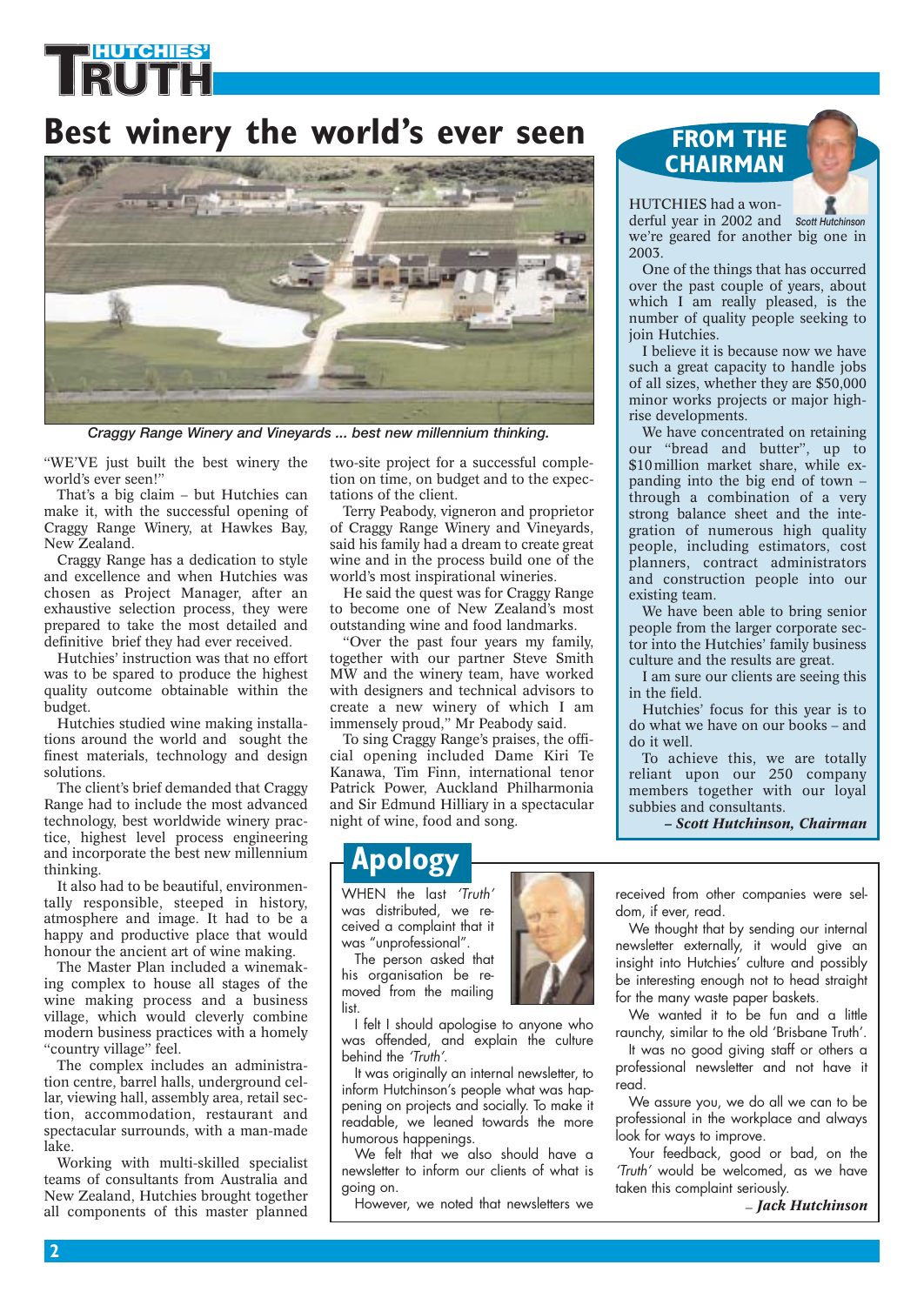# **Inaugural RegattaFest draws huge crowds**

ROWING recently returned to its traditional home on the Milton Reach of the Brisbane River, with the introduction of **RegattaFest 2002,** and Hutchies was there to help it happen as one of the event's major sponsors.

The first RegattaFest established itself as Brisbane's biggest annual rowing festival with 300 competitors and 8000 spectators.

South East Queensland's leading GPS rowing schools and clubs were joined for the event by Brisbane's corporate community, as well as leading radio and television personalities, to raise money for The Royal Children's Hospital Foundation.

Apart from helping sick children, RegattaFest has ensured the Milton Reach will continue its traditional link with the sport of rowing, with plans for the rowing festival to be held every year to bring the excitement and glamour of a major rowing festival back to the heart of the city.



*ABOVE: Jack takes a swig from the winner's cup at RegattaFest.*

**HUTCHIES'**

*Rowers and supporters celebrated the success of the inaugural RegattaFest ... (back row) Steve Hammond, Josh Sim, Jim Stuart, Leon Bowes, Jennifer Brock, Jack Hutchinson, Richard Graham. (Front) Adam Coping, James Foreman, Melissa Henderson, Russell Fryer and Gary Breakwell.*

• In a separate event, known as the Head of the Brisbane Regatta, there were nine major sponsors for the **2002 Head of the Brisbane Regatta,** and Hutchies



*Winners of the Schoolgirls' Open Quad at 2002 Head of the Brisbane Regatta.*

were the sponsors of the Schoolgirls' Open Quad race.

The regatta was a great success with excellent weather, good venue, generous sponsors, great rowing, and quality catering, all running like clockwork. The day also enabled the Toowong Rowing Club to raise funds to support its program.

*OARNOTE: From 1918 to 1973, the boys' Head of the River and, from 1990 to 1993 the girls' Head of the River, was battled out on the Milton Reach.*

# **New internal trade force to be industry troubleshooters**

HUTCHIES has expanded its internal "trade force" to better handle some of its more complex subcontract packages.

Managing Director, Greg Quinn, said the diversity of work and number of projects on the company's

books at any given time provided Hutchies with great scope to allocate work to its own internal subbie groups.

"Hutchies traditionally has had a large directly employed workforce and our greater expansion into this area is simply an extension of the way we have always done business," Greg said.

"With a turnover of around \$300m across approximately 200 jobs per year, it is the intention of our various subbie groups to take on about five per cent of our total book," he said.

"We intend to allocate the remain-



*Conan Beale*

and we don't intend to have our own subbie groups doing anything other then Hutchies' work. "In fact, most of the subcontractors in the market

ing 95 per cent of our work in the traditional way, to specialist external subbies,

place are happy with our subbie operations, because we are taking on the most difficult jobs ourselves, managing the risks and leaving the more straight forward and larger projects to traditional subbies," Greg explained.

Hutchies now has seven subbie groups and is extremely pleased with the positive results.

Hutchies' trade force includes **Conan Beale** overseeing operations, a 100-strong team in our Internal Linings operation and Ray Balladone and Ivan and the boys in the Tiling Division.



*Scott Hutchinson, Wilson Cregan (Surf Lifesaving NSW), Steve Tyson (Consolidated Properties), and Tweed Shire Mayor, Warren Polglase at the cheque presentation.*

**THE Far North Coast Branch of Surf Lifesaving New South Wales was the real winner in the recent 2002 Casuarina Surf Classic – as the recipient of a \$30,000 cheque raised by the event.**

**The crowd enjoyed spectacular surfing displays, music and food at the inaugural event.**

**It was so successful, that organisers are planning the next show, which will be expanded to include the Surfing Classic, a Fishing Classic and a Music, Food and Market Festival in the Central Parklands at Casuarina Beach. This will be one not to be missed and Hutchies will keep you posted!**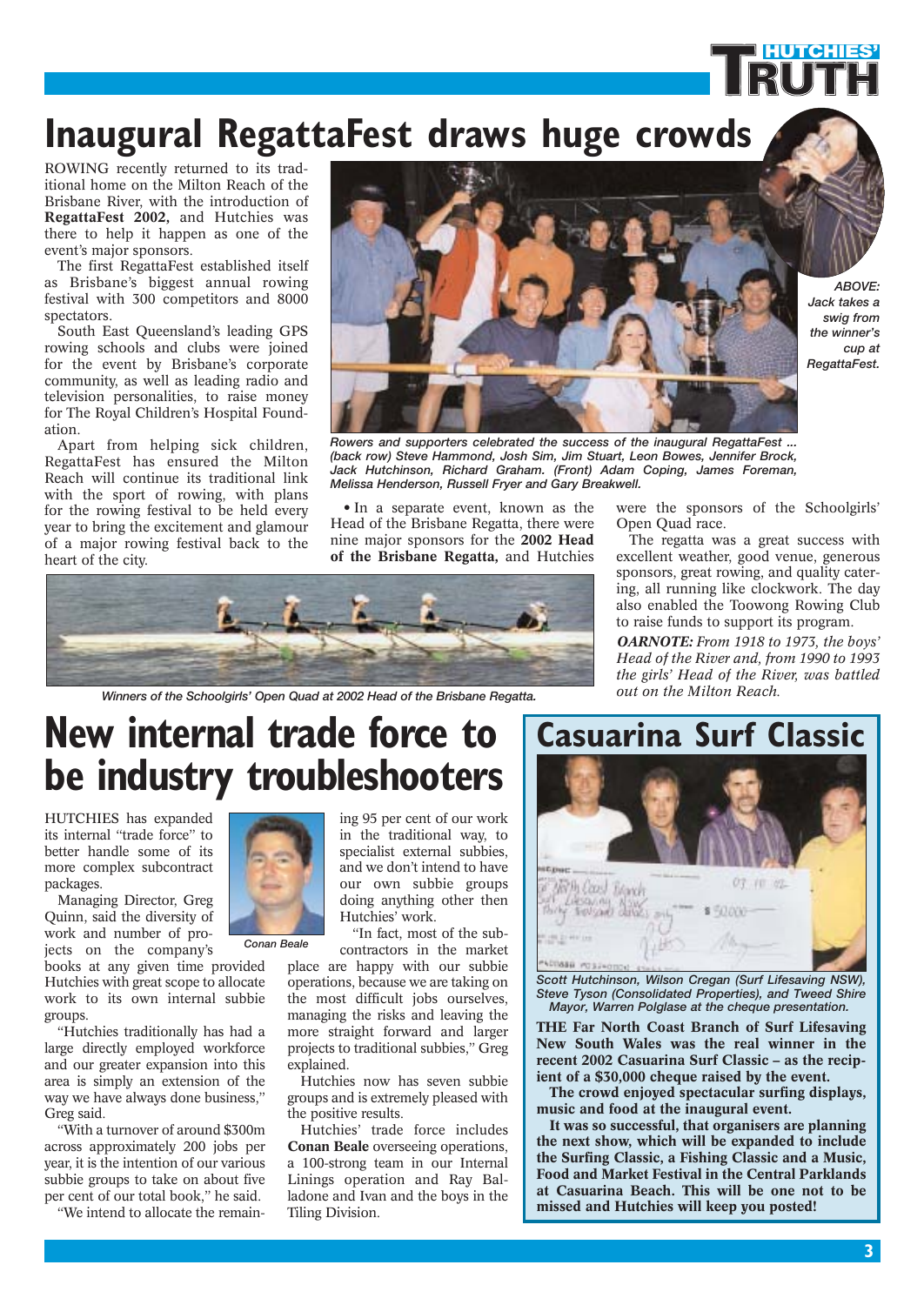## **Kellie to boost finance service Jack continues industry service**



KELLIE Williams joined Hutchies this month to head up the Project Financing Section.

She comes with an extensive banking experience, working previously with ANZ and Westpac in Property Finance.

Kellie was specifically involved in the Casuarina project and, in her new role, will integrate Hutchies' established construction services with clients' growing financing expectations.

# **Construction Hall of Fame recognises Sir John and Valmai**

HUTCHIES congratulates Sir John and Valmai Pidgeon, names synonymous with building in Queensland since the 1940s, for winning QUT's Distinguished Constructor Awards and being admitted to the Construction Hall of Fame.

QUT's Award citation said: *"Sir John's leadership style in pursuit of great construction projects has made him one of the most respected figures in Queensland's construction industry.*

*"On equal footing, Valmai Pidgeon has played an integral role in many physical and social changes that have benefited Queensland over her career.*

*"We commend Sir John and Valmai for outstanding careers in construction and in their resolution to pass on some of their strengths through support of the Queensland community. We welcome them both as individual members of the Construction Hall of Fame."*

QUT Vice Chancellor, Professor Dennis Gibson, AO, said QUT had enjoyed a lifetime partnership with the Queensland construction industry and industry leaders had generously given their time and expertise to aid the development of students.

"The Distinguished Constructor Award was established to give back to industry by formally recognising the significant achievements made by individuals to the Queensland construction industry.

"The Distinguished Constructor is someone, who has left their mark on the industry and community because of consistent service and achievement," he said.

Professor Gibson said the QUT's Construction Hall of Fame provides a permanent place for students, staff and visitors to appreciate the endeavours of the leaders of the construction industry in Queensland.

Hutchies' own Jack Hutchinson is a previous winner.



*Jack Hutchinson, Searle Balladone (holding knife), Greg Quinn and Scott Hutchinson.*

### **Estimator of the Year**

*The winner of the prestigious 'Estimator of the Year' award and the 'Spit the Dummy' award for 2002 was our gun Cost Planner, Paul David.* 

*The award was a bit of a shock to Paul who didn't think he was 'the best'.*

FORMER Chairman, Jack Hutchinson, has been appointed to the Queensland Board of Architects.

Jack is renowned for his contribution to industry through a lifetime of service to bodies like Queensland Master Builders and the Australian Institute of Building.

Even in semi-retirement, Jack has indicated that he is keen to continue to put back into the industry and has accepted the appointment by the Minister for Public Works, the Hon. Robert Schwarten, to the Board of Architects. Good on you Jack, keep up the great work.

### **Constructor of the Year – a cut above the rest**

SEARLE Balladone has received the coveted Constructor of the Year award and was presented with the traditional handmade knife, a gift from Hutchies' sister company, Kinco, in Arkansas, USA.

Congratulations Searle, you join a list of great Constructors, dating back to 1988, when the award was implemented.





*• Sharon milking "Hutchies Cow" for those who have their tea black!*

NORMALLY, there is plenty of bull around the Hutchies' headquarters, but now it's all cow.

During 2002, Hutchies supported the Leukemia Foundation, which saw the

birth of the "Hutchies Cow" as part of an unusual art display.

The exhibits travelled Queensland and spent the last few months standing in the Brisbane Mall.

It was a wonderfully successful fundraising exercise for Leukemia, and the Hutchies' cow now has been put out to pasture in reception at the Staple Street headquarters.

**4**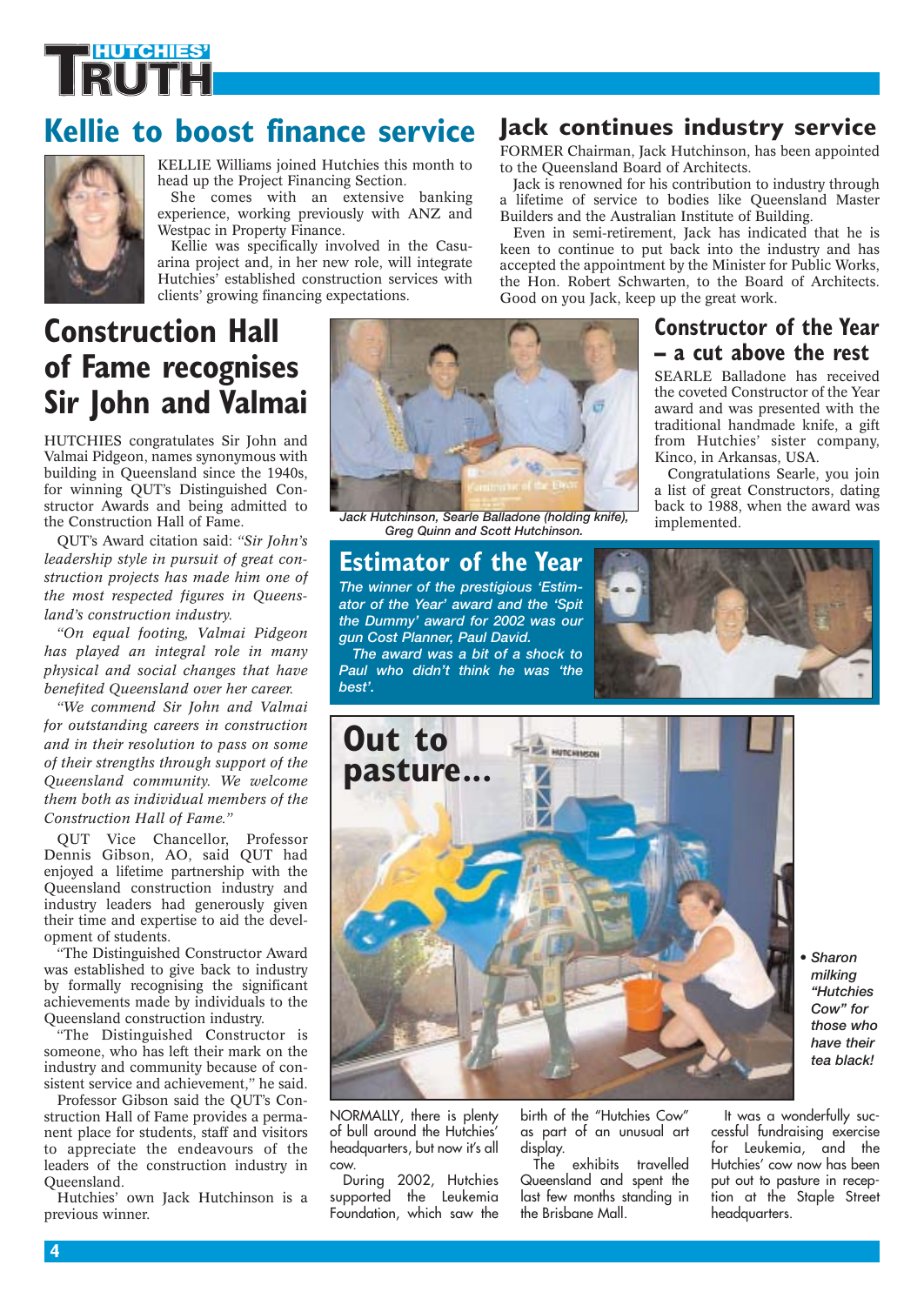

# **Happy end to Punk at Sixteen saga**

IT has been a happy ending for the saga, that saw Scott Hutchinson wearing a bracelet into Brisbane boardrooms, declaring him to be a "Punk at Sixteen". Scott wore the bracelet as part of a pact



Scott hands over the "Punk at Sixteen" *bracelet and Livid Festival ticket.*

## **A cooler offer in the tropics**

**HUTCHIES' North Queensland crew, Jeff, Richard, Noel and Paul, recently spent time behind bars in North Queensland, but it was all in a good cause ... to do a kitchen refurbishment and extension at the Lotus Glen Prison.**

**The site office reached 45°C during summer and, when Richard asked about something cooler, he was offered a cell – the prison equivalent of a "cooler".**

**The Hutchies' crew didn't want to tempt fate and passed up the offer!**

### **Students take a byte out of redundant computers**

HUTCHIES' old computers still have some value, even when they reach the end of their working life.

Jennifer Brock recently handed over obsolete computers and monitors to John Paul College Primary School, where the



with a young offender, who was arrested for vandalising a Hutchies' building site.

The juvenile offender was ordered to a community conference, where Scott requested the offender complete community service for SANDS (Stillbirth and Neonatal Death Support) and surrender the bracelet, which had been made for the youth by his girlfriend.

Under the agreement, Scott would return the bracelet with a ticket to the Livid Festival, provided the youth did not re-offend.

The youth stayed on the straight and narrow and has decided to go back to school and complete his education.

The Justice Department is delighted with the result.

Scott forfeited the bracelet as part of the deal, but the youth promised to make Scott another one to replace it.



students will dismantle them as part of their computer course.

*• Picture shows Jennifer handing over the computer equipment to Terrence McCorkell, of John Paul College.*

# **Black Magic**

*Which 24-year-old successful Hutchies' project manager (a bachelor) has taken possession recently of a Merc sports? Look for the number plate – BLKMGK.*



**VALE ~ Geoff Box** 

**IT is with great regret that we report the passing of one of Queensland's most respected builders, Geoffery Joseph Box, FAIB, FAIQS.**

Geoff passed away peacefully in his sleep early Sunday morning, January 10, 2003.



He was in Tamworth with Jack Hutchinson, attending the Country Music Festival. Geoff and Jack were close friends.

Geoff, as well as being an excellent builder, was highly respected by his employees, professionals, subcontractors and peers.

He made a great contribution to the building industry, having been President of the Australian Institute of Building Queensland Chapter, and a long time councillor and member of the Executive of the Queensland Master Builders Association.

Our sympathy is expressed to his wife,<br>Margaret, and his family.

## **Gift of knowledge**



**FORMER employee, Les Symes, proved recently that he still thinks fondly of his days with Hutchies, when he dropped in to make a presentation to the company.**

**Les found some pre-World War II building books in a clean-up at home and donated them to the Hutchies' library.**

**The books are of historic significance and Les' generosity and kind thoughts**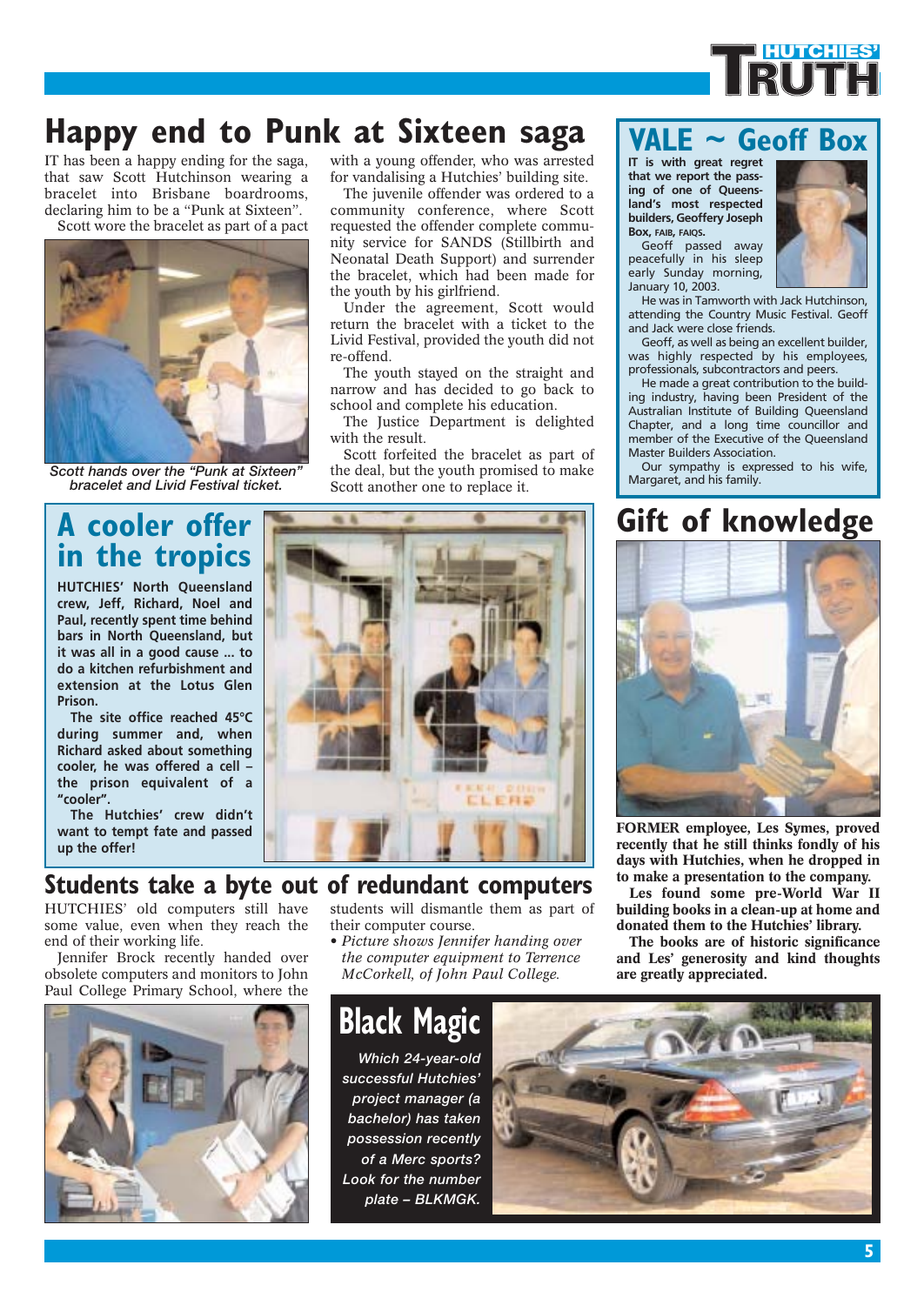

*Alice Fox receives her present from Santa at the bush Christmas party.*

*Restaruant.*

# **Smooth showing for Rough Red**

STEVE Tyson, from Consolidated Properties, had the opportunity recently to show he has talent in areas other than property

development. Steve moonlights with country rock band, Rough Red, and is pictured *(centre, below)* at the last gig of a European tour playing for an audience of 15,000 in Nuremberg Square, *(right)* noted for enormous rallies during World War II.









### **A handful of prizes for Kris**

*Kris Leck* ended up with his hands full *(above)* as winner of Hutchies' Friday afternoon 'Chocolate Wheel'. He then went on the win the wet T-shirt competition *(left).*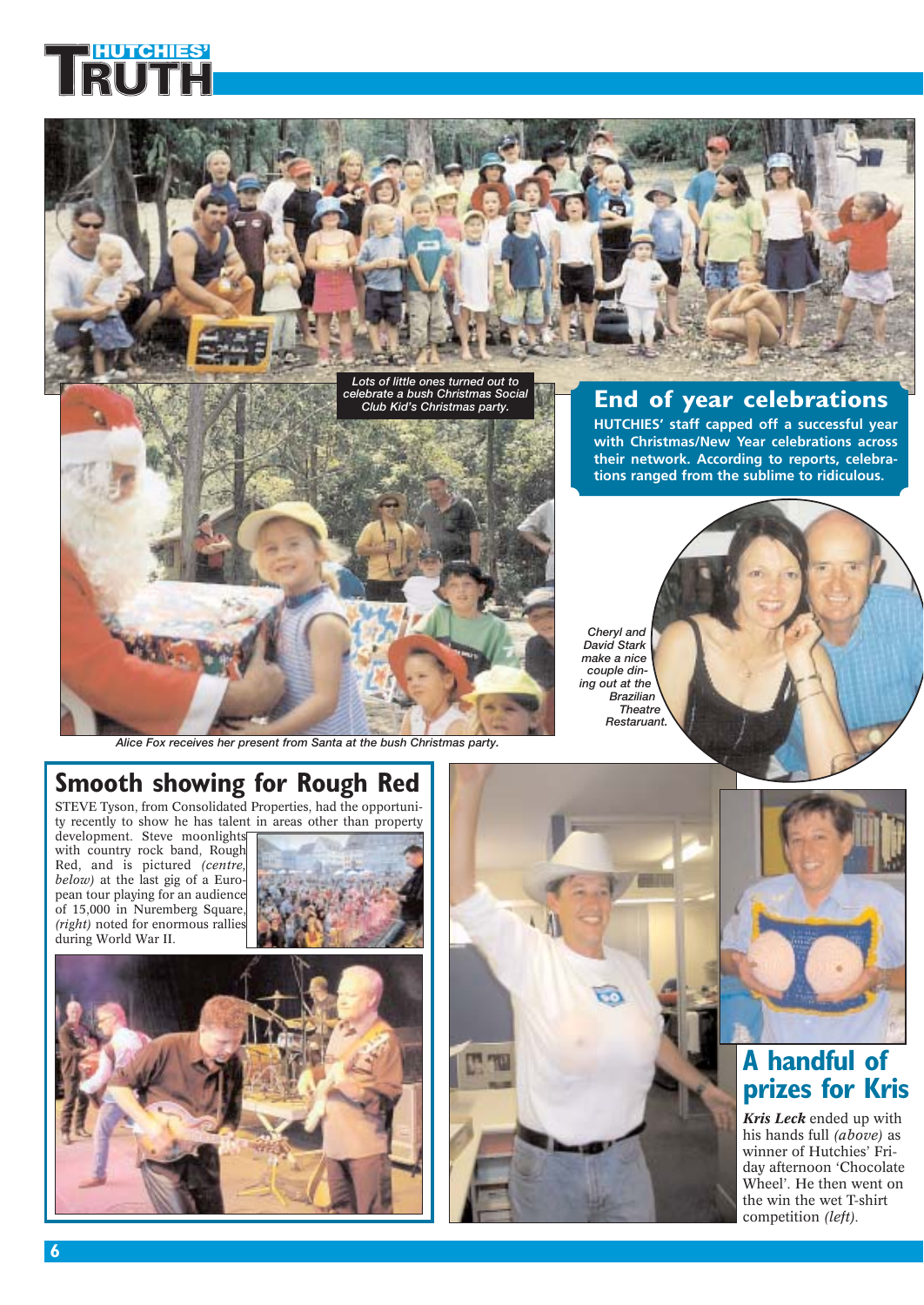

*The Cairns' crew headed to Cairns Casino for their Christmas knees-up (from left) Dean, Paul, Kate, Peter, Alva, Narelle, Paul, Kym, Susan, Peter, Julianne, and Richard.*



*On board the ladies' boat trip – Sharon Burgess, Kate Snare, Mandie Quint and Teresa Nolten with boat crew member.*



*Staple Street party animals Jennifer Brock and Sharon Jaklofsky.*



*At the Heritage Hotel for Ladies Dinner, Kate, Mandie, Melissa and Teresa.*



*Audrey Stewart shows a leg at the Ladies Dinner at The Heritage Hotel. Assisting is Sharon Jaklofsky, while Scott Hutchinson wallows in the female company.*



*Barry Butterworth, Bruce Lemke, and Len White enjoy a chat at the Brazilian Theatre Restaruant.*

*Staff, who received their Five Years' Service fishing rods at the Staple Street celebrations, are (L-R) Margeret Van Hees, Shelley Stone, Dave Doring, Peter McIntyre, Jeff Lacoste and Ross Durey.*



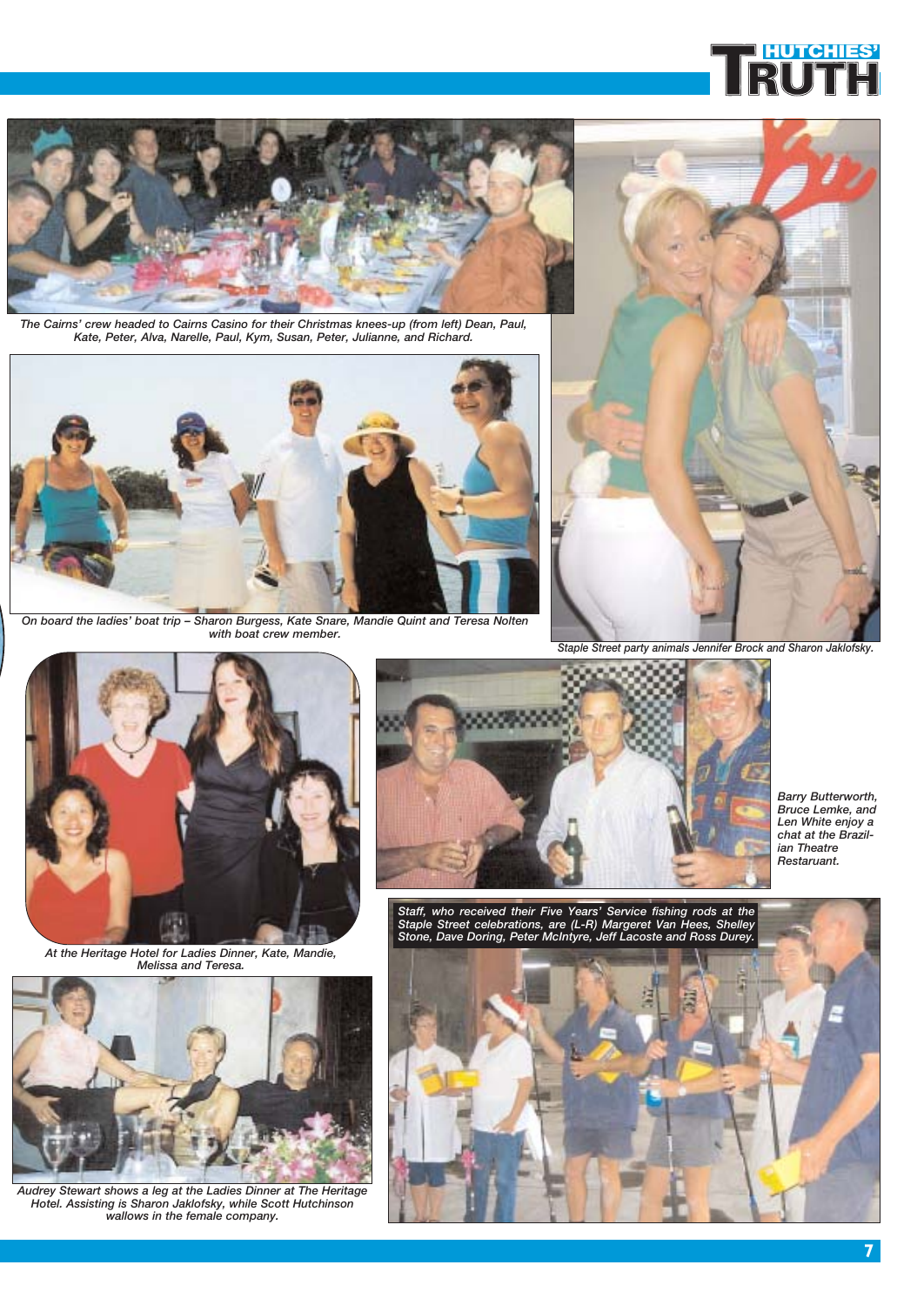

#### *Pacific Pines Shopping Centre*

Project for Stockland Trust Group. Valued at \$6,197,000. Supermarket and ued at \$6,197,000. Supermarket and specialty shops. Pacific Pines Town Centre.

| Hutchies Project Manager Richard Graham           |
|---------------------------------------------------|
| Hutchies Administrator Lester Scott               |
| Hutchies Site Manager Peter McIntyre              |
| Hutchies Supervisor. Michael Douglas              |
| Hutchies Cost Planner Mick Connolly               |
| Architect Firm Thomson Adsett                     |
| Structural Engineering Firm Alliance Design Group |
| Civil Engineering Firm Vinnicombe &               |
| Associates                                        |
| Electrical Engineering Firm BCA Consultants       |
| Hydraulic Engineering Firm McKendry Rein          |

#### *59 Raubers Road*

Valued at \$3,626,000. 5,000m2 tilt-up warehouse.

Petersen

| Hutchies Project Manager Mike Tomkins        |
|----------------------------------------------|
| Hutchies Administrator Mark Stanley          |
| Hutchies Site Manager Alan Uhlmann           |
| Hutchies Cost Planner Conon Beale            |
| Architect Firm Nettleton Tribe               |
| Partnership                                  |
| Structural Engineering Firm Bruce Lemcke     |
| Engineering                                  |
| Civil Engineering Firm Bruce Lemcke          |
| Engineering                                  |
| Mechanical Engineering Firm. Lincolne Scott  |
| Hydraulics Engineering Firm. . McKendry Rein |
| Petersen                                     |
| Fire EngineeringJames Design                 |
| Electrical Engineering Firm Rowen Electrical |

#### *Woolstore Refurbishment*

Value \$24m – Construct 167 residential apartments in the existing "Elder Smith Woolstores" at Macquarie St, Teneriffe. Hutchies Project Manager . . . Ray Balladone Hutchies Administrator . . . . . Tim Easterbrook Hutchies Foreman . . . . . . . . . Michael Byrne / Darrell Gersekowsky Hutchies Supervisor. . . . . . . . Ray Balladone Client Firm. . . . . . . . . . . . . . . Meridian Constructions P/L – Russel McCart / Simon McGuire Architect Firm . . . . . . . . . . . . Fairweather Proberts – Chris Chetham / Jason Hedges Structural Engineering Firm . . Morgan Consulting Engineers – James Thomas Mechanical & Electrical Engineering Firm . . . . . . . . . . Medland Mitropoulos – Peter Mitropoulos

#### *10FSB Q Store*

Job Value \$2.3m. A Q Store complex including a Warehouse Building & Storage Compound. The storage compound will incorporate an area for loading and unloading stores, container packing and storage and a dangerous goods storage area. Parking for military vehicles is also provide within the compound. The facility will provide working accommodation for logistic staff and will house all required Q Store functions including clothing store (both issue & bulk) sporting store, expense store, technical store, secure store and ration store. An Armoury is also included

| Hutchies Project Manager John Galloway      |
|---------------------------------------------|
| Hutchies Administrator David Christoffersen |
| Hutchies Foreman Noel O'Brien               |
| Hutchies Cost Planner Pierre Kessler        |
| Architect Firm Tippett Schrock              |
| Architects                                  |
| Structural Engineering Firm LC Johnstone &  |
| Associates                                  |
| Civil Engineering Firm LC Johnstone &       |
| Associates                                  |
| Electrical Firm Barry Webb &                |
| Associates (QLD)                            |
|                                             |

### **JOBS UPDATE**

### *with* Barry Butterworth

#### *Lotus Glen Correctional Centre – Kitchen upgrade*

A full kitchen upgrade with new stainless steel kitchen equipment, new coldrooms constructed and refurbishment of existing coldrooms. Extensive demolition of concrete floor slab sections to take new drainage and new floor tiles. Noel McPherson Hutchies Site Manager was pushing for a pre-Christmas finish.

| Hutchies Project Manager Richard Field        |
|-----------------------------------------------|
| Hutchies Administrator Paul York              |
| Hutchies Foreman Noel McPherson               |
| Hutchies Cost Planner Richard Field           |
| Architect Firm Project Services               |
| Structural Engineering Firm Project Services  |
| Civil Engineering Firm Project Services       |
| Quantity Surveyor Firm Project Services       |
| Electrical Engineering Firm. Project Services |
| Kitchen Design Consultant Jeff Bennett        |

#### *Westbrook Child Care Centre 1*

Job Value \$706,500.00. New Centre.

| Hutchies Project Manager Robert Weymouth    |  |
|---------------------------------------------|--|
| Hutchies Administrator  Craig Simpson       |  |
| Hutchies Foreman Lance Biddle               |  |
| Hutchies Cost Planner Robert Weymouth       |  |
| Architect Firm Raymond Design               |  |
| Structural Engineering Firm Reid Consulting |  |
| Civil Engineering Firm D & L Shaw           |  |
| Consultina                                  |  |

### *Gladstone Hotel*

#### *Refurbishment Stage 1*

Job Value \$20,000. Demolition of existing Ground Floor bar area Hutchies Project Manager . . . Robert Weymouth Hutchies Administrator . . . . . Craig Simpson Hutchies Foreman . . . . . . . . . Bill Henley Hutchies Cost Planner . . . . . . Robert Weymouth

#### *The Rocks Tavern – Mt Sheridan Cairns*

This is a \$1.1m design and construct fit-out of a tavern. The contract period is over 12 weeks and is due to finish in February 2003. The contract period ran over the Christmas break ensuring our new Site Manager Colin Ford had a tight schedule to finish the project on time

| Hutchies Project Manager Richard Field |        |
|----------------------------------------|--------|
| Hutchies Administrator  Paul York      |        |
| Hutchies Supervisor. Colin Ford        |        |
| Hutchies Cost Planner Richard Field    |        |
| Architect Firm McElroy Morrisson       |        |
|                                        | Pierce |
|                                        |        |

ctrical Engineering Firm. . . MGF

#### *Heron Island*

Construction of a new teaching facility and extension to existing dining facility. Extensive timber work involved in main structure and finishes. Adam O'Mara co-ordinating suppliers and subbies to ensure materials reach the job site on the island from the mainland at Gladstone. Valued at \$864,241.

| <b>Richard Field</b>                          |
|-----------------------------------------------|
| Hutchies Administrator  Richard Field / Paul  |
| York                                          |
| Hutchies Foreman Adam O'Mara                  |
| Hutchies Cost Planner Richard Field           |
| Architect Firm Dimitriou Architects           |
| and Interior Design                           |
| <b>Services</b>                               |
| Structural Engineering Firm Mills Engineering |
| Quantity Surveyor Firm Currie and Brown       |
| <b>Electrical and Mechanical</b>              |
| Engineering Firm Hawkins Jenkins Ross         |
|                                               |
| <b>CentreLink Office Development</b>          |
| Valued at \$5.1m (Design and Construct)       |
| Centrelink call centre – South Brisbane.      |
| Hutchies Project Manager John Berlese         |
|                                               |
| Hutchies Administrator  Tim Ferguson          |
| Hutchies Foreman Jeff Miller                  |
| Architect Firm Hassell Pty Ltd                |

Hutchies Project Manager . . . Barry Butterworth /

#### *Chateau Nursing Home*

Structural Engineering Firm . . ARUP Pty Ltd Civil Engineering Firm . . . . . . ARUP Pty Ltd Electrical Engineering Firm. . . James Design Pty Ltd

| Refurbishment of Amity at New Farm<br>Nursing Home – valued at $$1,765,115$ . |
|-------------------------------------------------------------------------------|
| Hutchies Project Manager Kris Leck                                            |
| Hutchies Foreman lan Partridge                                                |
| Hutchies Cost Planner John Gaggin                                             |
| Architect Firm Boffa Robertson Group                                          |
| Structural Engineering Firm Lowenstein and                                    |
| Stumpo                                                                        |
| Civil Engineering Firm Lowenstein and                                         |
| Stumpo                                                                        |
| Electrical Engineering Firm Wallis and Spratt                                 |

#### *Nouvelle Apartments*

rnal demolition and fitout of an ing building on Skyring Terrace  $92$  units. hies Project Manager . . . John Berlese ies Administrator . . . . . Ron Pearse Hutchies Foreman . . . . . . . . . John Smith Client Project Manager. . . . . . Business Property **Projects** Architect Firm . . . . . . . . . . . . Nettleton Tribe Structural Engineering Firm . . Multi Span

Civil Engineering Firm . . . . . . Bornhorst and Ward Quantity Surveyor Firm . . . . . AGD (QS) Electrical Engineering Firm. . . Multi Tech Solutions

#### *Nest Apartments – Victoria Park, Zetland*

Job Value \$26,372,000. Consists of 95 x 2 and 1 x 3 bedroom apartments. 1 x 9 level building, 1 x 6 level building and 1 x 3 level building with common basement. Hutchies Project Manager . . . Julian French Hutchies Site Manager. . . . . . Jeff Fish Hutchies Cost Planner . . . . . . Stephen Brown Architect Firm . . . . . . . . . . . . Nation Fender Katsalidis Structural Engineering Firm . . SCP Consulting Civil Engineering Firm . . . . . . SCP Consulting Services Engineer . . . . . . . . . George Floth Pty Ltd

#### *Transpacific Workshop and Office – Crestmead*

Tilt panel workshop and office for Transpacific Industries. Design and construct including 3300m<sup>2</sup> of concrete hardstand.

| Hutchies Project Manager Barry Butterworth    |
|-----------------------------------------------|
| Hutchies Administrator  Russell Fryer         |
| Hutchies Foreman Shane Tyson                  |
| Architect Firm Lambert & Smith                |
| Structural Engineering Firm Farr Engineers    |
| Civil Engineering Firm Farr Engineers         |
| Electrical Engineering Firm Electrical Design |
| Group                                         |

#### *McDonnell & East Building*

Value \$450,000. Demolition works to existing building to bring back to heritage state and complete demolition of post 1960's building – 4 stages.

| Hutchies Project Manager John Berlese              |
|----------------------------------------------------|
| Hutchies Administrator  Tim Ferguson               |
| Hutchies Cost Planner John Berlese                 |
| Architect Firm Cox Rayner                          |
| Structural Engineering Firm Robert Bird & Partners |
| Quantity Surveyor Firm Resource Co-Ordina-         |
| tion Partnership                                   |
| Electrical Engineering Firm NDY                    |
|                                                    |

#### *Casuarina Beach Stage 3A*

Value \$700,000. Civil works 16 lots.

| Hutchies Project Manager John Berlese  |
|----------------------------------------|
| Hutchies Administrator  Tim Ferguson   |
| Hutchies Cost Planner John Berlese     |
| Structural Engineering Firm Cardno MBK |
| Civil Engineering Firm Cardno MBK      |
| Quantity Surveyor Firm Cardno MBK      |
|                                        |

#### *Mallon residence – Casuarina*

Job Value \$281,219. Proposed new Double level Residence with three bedrooms and two and a half bathrooms. The external cladding is a combination of bagged and painted brickwork, mini orb and shadow clad. The Pool is being executed under separate contract directly by the client.

| Hutchies Project Manager Steve Marais      |
|--------------------------------------------|
| Hutchies Administrator  Vicky Morrison/    |
| Paul Blom                                  |
| Hutchies Foreman Clayton Iskov             |
| Hutchies Supervisor. Wayne McKenna         |
| Hutchies Cost Planner Glen Bennett         |
| Architect Firm Courage Homes               |
| Structural Engineering Firm W.E. Clark and |
| Associates                                 |
|                                            |

#### *Ki-Ea Serviced Apartments*

Job Value \$12.65m. 57 luxury apartments in Port Macquarie. The design and construct contract provides luxury holiday accommodation in a central location. The 10 storey development includes two basement carparks, swimming pool and roof top BBQ facilities.

| Hutchies Project Manager Blake Cannova |
|----------------------------------------|
| Hutchies Administrator  Megan Seagrott |
| Hutchies Foreman Bob Wheeler           |
| Hutchies Cost Planner Wayne Cullen     |
| Architect Firm Alex Enborisoff         |
| Structural Engineering Firm McWilliams |
| Civil Engineering Firm McWilliams      |
| Electrical Firm Ashburner Francis      |

#### *Ballina Riverside*

Job Value \$11.14m. 33 Apartments overlooking the Richmond River. The development includes basement parking, restaurant, commercial tenancies and recreational areas. The five storey development involved complex decontamination and dewatering in order to construct the basement below the current water table.

| Hutchies Project Manager Alex Seydel         |
|----------------------------------------------|
|                                              |
| Hutchies Administrator Brett Smith           |
| Hutchies Foreman Peter Barnett               |
| Hutchies Cost Planner Wayne Cullen           |
| Architect Firm Logan Bald Partner-           |
| ship                                         |
| Structural Engineering Firm Ardill Payne     |
| Civil Engineering Firm Ardill Payne          |
| Electrical /Mechanical Firm. Webb Consulting |
|                                              |

| 96,500.00. New Child Care                                                                                                                                                                                                                                                                                                          |       |
|------------------------------------------------------------------------------------------------------------------------------------------------------------------------------------------------------------------------------------------------------------------------------------------------------------------------------------|-------|
|                                                                                                                                                                                                                                                                                                                                    | Not   |
| Manager Robert Weymouth                                                                                                                                                                                                                                                                                                            |       |
| rator  Craig Simpson                                                                                                                                                                                                                                                                                                               | Inter |
| Lance Biddle                                                                                                                                                                                                                                                                                                                       | exist |
| nner Robert Weymouth                                                                                                                                                                                                                                                                                                               | into  |
| Raymond Design                                                                                                                                                                                                                                                                                                                     | Hutch |
| rina Firm Reid Consultina                                                                                                                                                                                                                                                                                                          | Hutch |
| $\mathbb{R}$ $\mathbb{R}$ $\mathbb{R}$ $\mathbb{R}$ $\mathbb{R}$ $\mathbb{R}$ $\mathbb{R}$ $\mathbb{R}$ $\mathbb{R}$ $\mathbb{R}$ $\mathbb{R}$ $\mathbb{R}$ $\mathbb{R}$ $\mathbb{R}$ $\mathbb{R}$ $\mathbb{R}$ $\mathbb{R}$ $\mathbb{R}$ $\mathbb{R}$ $\mathbb{R}$ $\mathbb{R}$ $\mathbb{R}$ $\mathbb{R}$ $\mathbb{R}$ $\mathbb{$ |       |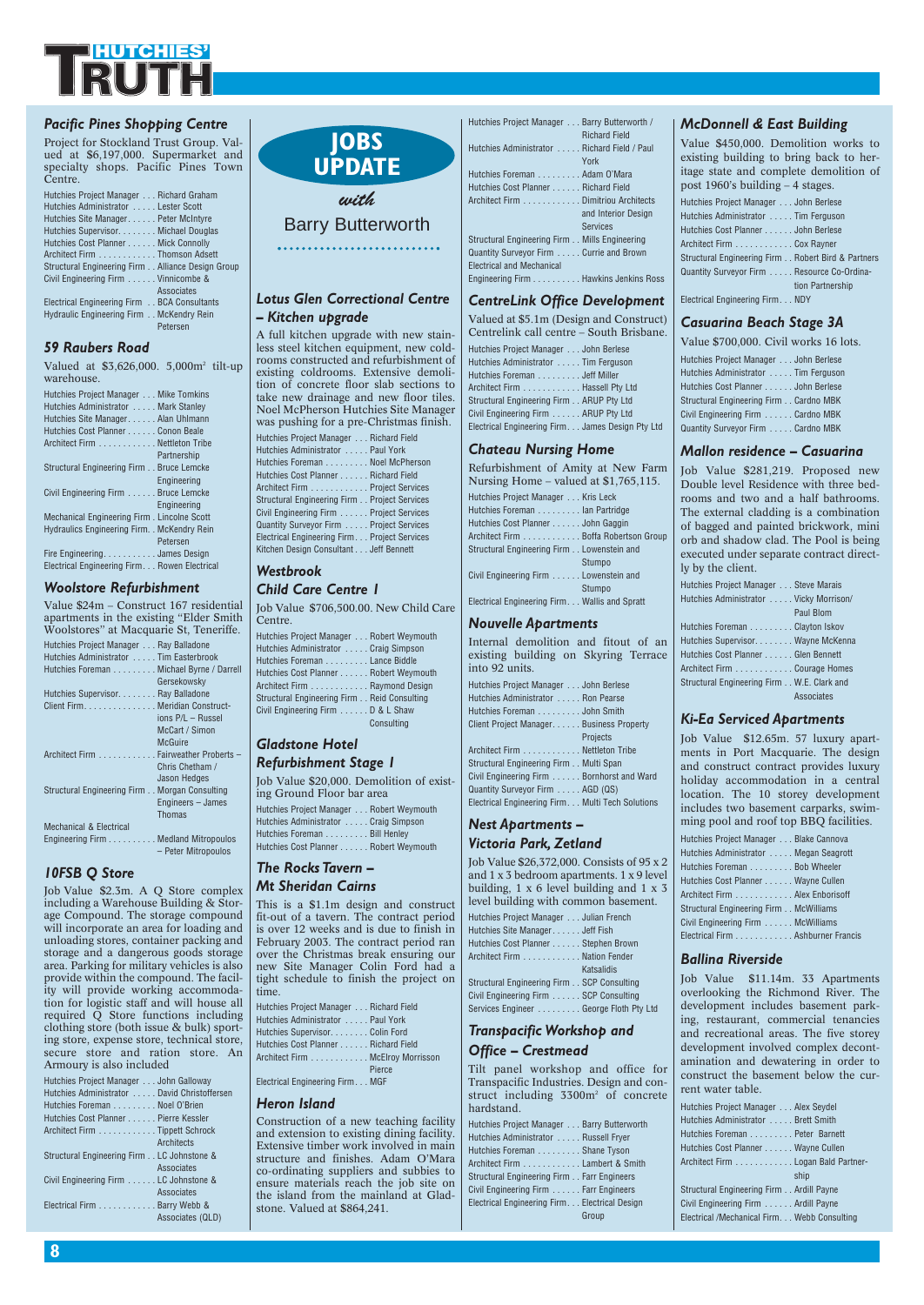

#### *The Decks*

Job Value \$1.52m. Seven (7) Apartments located at Ballina's Angels Beach. The two storey units are predominantly timber framed with rendered block structure.

| Hutchies Project Manager Alex Seydel            |
|-------------------------------------------------|
| Hutchies Administrator Brett Smith              |
| Hutchies Foreman David Pardon                   |
| Hutchies Cost Planner Wayne Cullen              |
| Architect Firm TVS Patnership                   |
| Structural Engineering Firm Burchill & Partners |
| Civil Engineering Firm Burchill & Partners      |
| Electrical Firm TVS Partnership                 |

#### *Ballina West Retail*

Job Value \$800,000. Additional 750m2 of air conditioned retail to an existing shopping centre in Ballina West. The design and construct contract includes tenancy fitout. As well as the additional retail the project includes additional carparking.

| Hutchies Project Manager Alex Seydel     |                         |
|------------------------------------------|-------------------------|
| Hutchies Foreman Glen Houghton           |                         |
| Hutchies Cost Planner Wayne Cullen       |                         |
| Architect Firm Gina Ghioni Architect     |                         |
| Structural Engineering Firm Aspect North |                         |
| Civil Engineering Firm Aspect North      |                         |
| Electrical Firm Steensen Varming         |                         |
|                                          | <b>Clarence Ptv Ltd</b> |

#### *Mainwaring Apartments*

Job Value \$10.84m. Design and construct new commercial, recreational and apartment precinct at Casuarina Beach. 60 beach house style apartments are complemented by a new restaurant, 25m swimming pool, gymnasium and tennis courts.

| Hutchies Project Manager Mark Phillips |
|----------------------------------------|
| Hutchies Administrator  Alan Pillay    |
| Hutchies Foreman Troy Jennings         |
| Hutchies Cost Planner Paul David       |
| Architect Firm John Mainwaring         |
| Architects                             |
| Structural Engineering Firm McWilliams |
| Civil Engineering Firm McWilliams      |
| Electrical Firm Steve James            |

#### *Windsong Luxury Apartments*

Job Value \$14.45m. 44 luxury apartments on Marine Parade – Labrador. Hutchinson is the design and construct contractor. We have assembled a very experienced team of consultants for this prestigious 18 storey development.

| Hutchies Project Manager Richard Graham       |  |
|-----------------------------------------------|--|
| Hutchies Administrator  Vaughn Thomas         |  |
| Hutchies Foreman Mark Carter                  |  |
| Hutchies Cost Planner Michael Crossin         |  |
| Architect Firm Greenway Architects            |  |
| Structural Engineering Firm Bird and Partners |  |
| Civil Engineering Firm Bird and Partners      |  |
| Quantity Surveyor Firm APP                    |  |
| Electrical Mechanical Firm BCA Consultants    |  |

#### *Colenso residence*

#### *– Casuarina*

Beach front double level dwelling with four bedrooms and three bathrooms. The external of the dwelling is clad with rendered green board and blue board. Hutchies Project Manager . . . Steve Marais

| Hutchies Administrator Vicky Morrison/   |
|------------------------------------------|
| Paul Blom                                |
| Hutchies Foreman Clayton Iskov           |
| Hutchies Supervisor. Dev Kanyilmaz       |
| Hutchies Cost Planner Glen Bennett       |
| Architect Firm Cottee Parker             |
| Structural Engineering Firm Aspect North |
|                                          |

#### *Lewis residence*

Job Value \$239,646. New single level dwelling with three bedrooms and a studio. Construction materials are fibre cement external cladding with timber cover strips.

| Hutchies Project Manager Steve Marais  |
|----------------------------------------|
| Hutchies Administrator Vicky Morrison/ |
| Paul Blom                              |
| Hutchies Foreman Clayton Iskov         |
| Hutchies Supervisor. Damien Blackley   |
| Hutchies Cost Planner Glen Bennett     |
| Architect Firm Syd Gordon Drafting     |
|                                        |

#### *Officeworks Toowoomba*

Job Value \$1,639,000. New retail showroom. Hutchies Project Manager . . . Robert Weymonth

| $\frac{1}{2}$ . The contract of the contract of the contract of the contract of the contract of the contract of the contract of the contract of the contract of the contract of the contract of the contract of the contract of t |
|-----------------------------------------------------------------------------------------------------------------------------------------------------------------------------------------------------------------------------------|
| Hutchies Administrator  Craig Simpson                                                                                                                                                                                             |
| Hutchies Foreman Steve Gallahawk                                                                                                                                                                                                  |
| Hutchies Supervisor. Craig Simpson                                                                                                                                                                                                |
| Hutchies Cost Planner Robert Weymonth                                                                                                                                                                                             |
| Architect Firm Bird de la Coeur                                                                                                                                                                                                   |
| Structural Engineering Firm Reid Consulting                                                                                                                                                                                       |
| Civil Engineering Firm Reid Consulting                                                                                                                                                                                            |
| Quantity Surveyor Firm Rider Hunt                                                                                                                                                                                                 |
| Electrical Firm Ashburner Francis                                                                                                                                                                                                 |
|                                                                                                                                                                                                                                   |

#### *Savage residence*

Job Value \$461,858. New double level four bedroom dwelling with parent's retreat. Pool and landscaping under separate contract.

| Hutchies Project Manager Steve Marais    |
|------------------------------------------|
| Hutchies Administrator Vicky Morrison/   |
| Paul Blom                                |
| Hutchies Foreman Clayton Iskov           |
| Hutchies Supervisor. Chris O'Callaghan   |
| Hutchies Cost Planner Glen Bennett       |
| Architect Firm Keystone Conceps          |
| Structural Engineering Firm Aspect North |
|                                          |

#### *Murphy residence*

Job Value \$215,818. New single level dwelling with three bedrooms and two bathrooms. The external materials are rendered painted brickwork. The roof covering is coloured corrugated roof sheeting.

| Hutchies Project Manager Steve Marais |                                                  |
|---------------------------------------|--------------------------------------------------|
| Hutchies Administrator Vicky Morrison |                                                  |
| Hutchies Foreman Clayton Iskov        |                                                  |
| Hutchies Supervisor. Wayne McKenna    |                                                  |
| Hutchies Cost Planner Steve Marais    |                                                  |
| Architect Firm Blue Arc               |                                                  |
|                                       | Structural Engineering Firm Robert P. Harcourt & |
|                                       | Associates                                       |

#### *O'Neill Residence*

Job Value \$238,570. Three bedroom, study and two bathroom dwelling. Open decks. External clad with painted cedar weatherboard. Hutchies Project Manager . . . Steve Marais Hutchies Administrator . . . . . Vicky Morrison Hutchies Foreman . . . . . . . . . Clayton Iskov Hutchies Supervisor. . . . . . . . Clayton Iskov Hutchies Cost Planner . . . . . . Steve Marais Architect Firm . . . . . . . . . . . . Greg Tollis Homes Structural Engineering Firm . . Aspect North

#### *Casuarina residence*

Job Value \$651,425.00. Coloured tilt panel concrete double level dwelling with a separate dormitory area. Interior of the dwelling is lined with pacific maple and vitro panel. The garage is free standing.

| Hutchies Project Manager Steve Marais            |                  |
|--------------------------------------------------|------------------|
| Hutchies Administrator Vicky Morrison/           |                  |
|                                                  | Paul Blom        |
| Hutchies Foreman Clayton Iskov                   |                  |
| Hutchies Supervisor. Damien Blackley             |                  |
| Hutchies Cost Planner Glen Bennett               |                  |
| Architect Firm Lambert & Smith                   |                  |
| Structural Engineering Firm McWilliam Consulting |                  |
|                                                  | <b>Engineers</b> |
|                                                  |                  |

#### *Village Life – Tamworth*

Job Value \$2.5m. Construction of rental accomodation for seniors which comprises of 50 single bedroom units as well as indoor and outdoor community areas. Hutchies Project Manager . . . Robert Weymouth Hutchies Administrator . . . . . Matt Nielsen Hutchies Foreman . . . . . . . . . Ron Colefax Hutchies Cost Planner . . . . . . Robert Weymouth

| Architect Firm Fooks, Martin,                   |
|-------------------------------------------------|
| Sandow, Anson                                   |
| Structural Engineering Firm McKenzie Group Con- |
| sultina                                         |
| Civil Engineering Firm McKenzie Group Con-      |
| sultina                                         |
| Quantity Surveyor Firm Washington Brown         |
| Electrical Firm Heath Robinson Engi-            |
| neers                                           |
| Project Manager Barry Smith Project             |
| Management                                      |

#### *James Cook University – Science Building "E1"*

The two storey building clad with brick is currently in the commissioning and

testing stage, with Paul deJong back from a successful back operation and firing on all cylinders. Valued at \$7.5m. Hutchies Project Manager: . . . Richard Field Hutchies Administrator: . . . . . Paul York Hutchies Foreman:. . . . . . . . . Paul deJong

| Hutchies Supervisor: Paul deJong               |                |
|------------------------------------------------|----------------|
| Hutchies Cost Planner: Richard Field           |                |
| Architect Firm:. Power Graham and              |                |
|                                                | Dempsey        |
| Structural Engineering Firm: McPherson Maclean |                |
|                                                | Wargon Chapman |
| Civil Engineering Firm: Sinclair Knight Merz   |                |
| Quantity Surveyor Firm: Rider Hunt             |                |
| Electrical Engineering Firm: Simon Perlans &   |                |
|                                                | Associates     |

#### *QAL Gladstone*

Design and construction of waste transfer facility at QAL Gladstone. Valued at \$800,000. Hutchies Project Manager: . . . Kris Leck Hutchies Administrator: . . . . . Kris Leck Hutchies Cost Planner:. . . . . . Wayne Cullen Structural Engineering Firm:. . Baigents Civil Engineering Firm: . . . . . . Baigents

Electrical Engineering Firm: . . Q Electrical

#### *The Village – Burleigh Heads*

Three storey walk up including 61 units, restaurant and church – valued at \$10,800,000.

| Hutchies Project Manager: John Berlese      |       |
|---------------------------------------------|-------|
| Hutchies Administrator: Brad Smith          |       |
| Hutchies Foreman: John Smith / Dave         |       |
|                                             | Darby |
| Hutchies Cost Planner: Paul David           |       |
| Architect Firm: Greg Kearney Architect      |       |
| Structural Engineering Firm:. . Strongforce |       |

#### *Windsong Caloundra*

Job Value \$9,455,000. 12 Storey highrise consisting of 39 quality units and 2 basement carparks.

| Hutchies Project Manager: Searle Balladone        |
|---------------------------------------------------|
| Hutchies Administrator: Sam Mangano               |
| Hutchies Supervisor: Jamie Silvester              |
| Hutchies Cost Planner:. Conon Beale               |
| Architect Firm: Young Architects                  |
| Structural Engineering Firm: SPE Consulting Engi- |
| neers                                             |

#### *Cutting Edge Post*

Job Value: \$8.2m. Four storey commercial building.

| cial building.                         |
|----------------------------------------|
| Hutchies Project Manager: Neil Bladen  |
| Hutchies Administrator: Brent Nowland  |
| Hutchies Foreman: Ross Durey           |
| Architect Firm: Richard Kirk Architect |
| Structural Engineering Firm: . ABC     |
| Civil Engineering Firm: ABC            |
| Quantity Survevor Firm: Rider Hunt     |
| Electrical Firm:DMA                    |
|                                        |

#### *Burleigh Town Marketplace*

Valued at \$ 5.5 million. Reduce in size existing isolated hardware house building and convert into bulky retail tenancies. Link this building to existing shopping centre with new mall containing approx 30 new specialty shops tenancies including Best and Less and Crazy Clarkes

| Hutchies Project Manager: James Foreman           |
|---------------------------------------------------|
| Hutchies Administrator: Dave Smythe               |
| Hutchies Foreman: Darryl Morris                   |
| Hutchies Supervisor: Len White                    |
| Hutchies Cost Planner Micheal Crossin             |
| Architect Firm: MPS Architects                    |
| Structural Engineering Firm:. . O'Shea & Partners |
| Civil Engineering Firm: O'Shea & Partners         |
| Electrical Firm:Peter Eustace &                   |
| Associates                                        |
|                                                   |

*• An artist's impression of the \$26.3m Nest Apartments to be constructed at Zetland, Sydney. See story Page 1.*

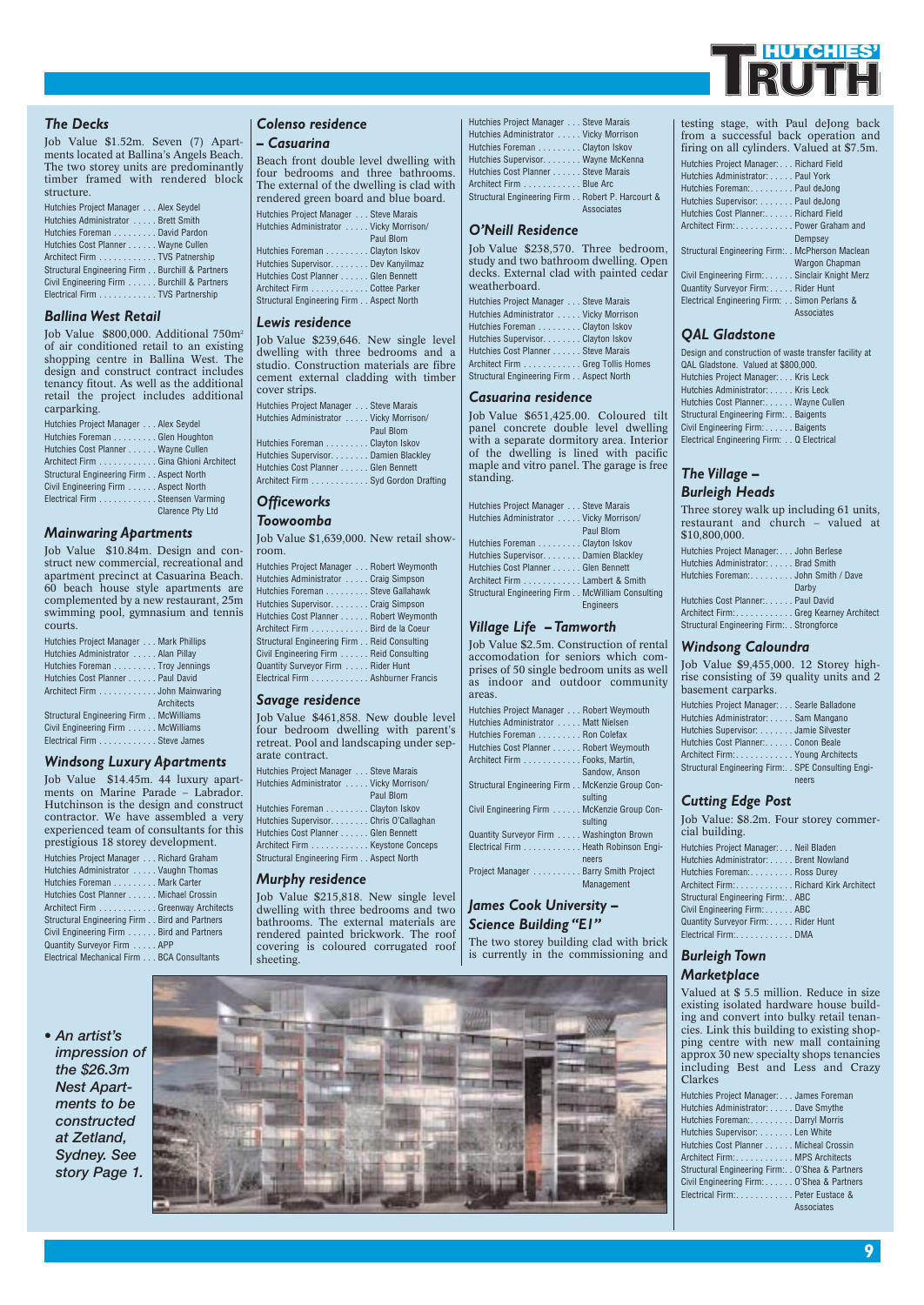

*• Manpower in Hutchies' Undies on a surfing safari off the Indonesian island of Sumatra. From left, Keith Zabel, Rick Bird, Brad Duncan, Blair Schooley, George Wales, Don O'Rorke, Brian White, Scott Hutchinson, Tony O'Neill, Steven White, Mark Lawrie and Tim Douglas.*

# **Undies in sickness ... and in health!**



*• John Mason ... persistence pays off.*

• IMPOSTERS posed as a Hutchies' team at the recent Livid Festival, where the Undies were given an outing.

• All members pictured deny ever being at Livid, so they don't win the Travelling Undies competition.

• The look-alikes at Livid claim to have been (from left) David Pearson, Dr Steve White, Justin O'Neill, Steve Gassman, Blair Schooley, Don O'Rorke and Martin Spinks.

JOHN Mason, of John Mason Project Management, is so persistent he could be deemed a serial pest ... but his persistence has paid off by being declared a winner in the latest Hutchies' Travelling Undies Competition.

John has been photographed in his Hutchies' Undies in many places including Antarctica, Lake Eyre, Ireland and China, but this shot, in hospital with drip and blood supply, is one of a kind so far. At last report, both John and Undies were doing well.



### **Rhys makes an under-statement**

- *Rhys Brotherton, from Wincam Properties, took this pig by surprise when he stalked it in his Hutchies' Undies.*
- *Rhys also took fellow hunters – Scott Hutchinson, Rob Weymouth Noel O'Brien and Peter Scott by surprise with his unorthodox hunting gear.*
- *Hope the pig's dead Rhys, or you could be looking for a new pair of Undies as well as other things!*





*• Sharon Burgess did her bit for girl power, when she whipped off her hiking pants mid-route in the Land of the Long White Cloud, revealing her new Hutchies' g-string and proving she already has her wardrobe for her next holiday to the Gold Coast.*



*• The Under 30's went somewhere dark for their end of year celebrations, where the waitresses wore tool belts ... how unusual!*

*• We don't know what Adam Copping saw, but obviously he liked it!*



**10**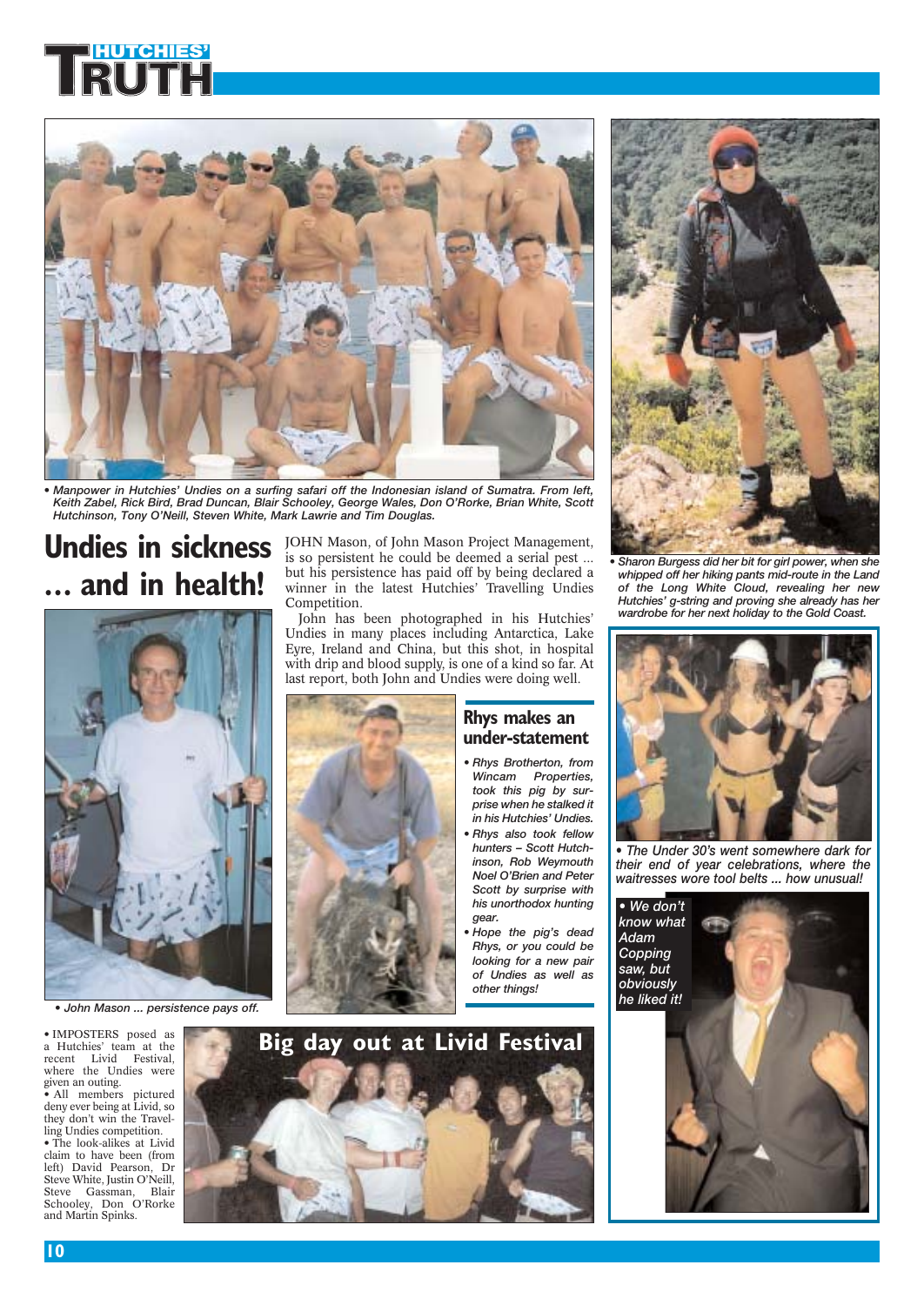



*• David and Marion Roberts with Patrice and Barry Butterworth at the Craggy Range (New Zealand) Winery opening. (see story page 2).*

# **Family additions**

*The Hutchies' family has been extended with the addition of some new arrivals...*



*• Katrina and John Trevethan with Georgia Rose (above and left).*

### **WEDDING BELLS RING**

**Keith** and **Loretta Melksham** recently said *"we do"* at St Joseph's Catholic Church, Bracken Ridge, last November, and immediately began to celebrate by popping the champagne.



They were joined by relatives and friends, who came from all over Queensland to share the happy occasion, before jetting off to their honeymoon destination in Kohsamui, Thailand.



• *John Gaggin represented Hutchies in the 2002 Bridge to Brisbane fun run.*





*• Lloyd and Renee Dunn with Nicholos and Zachary, grand children • Belinda and Kris Leck with Jacinta and Tiana. of Barry and Patrice Butterworth.*